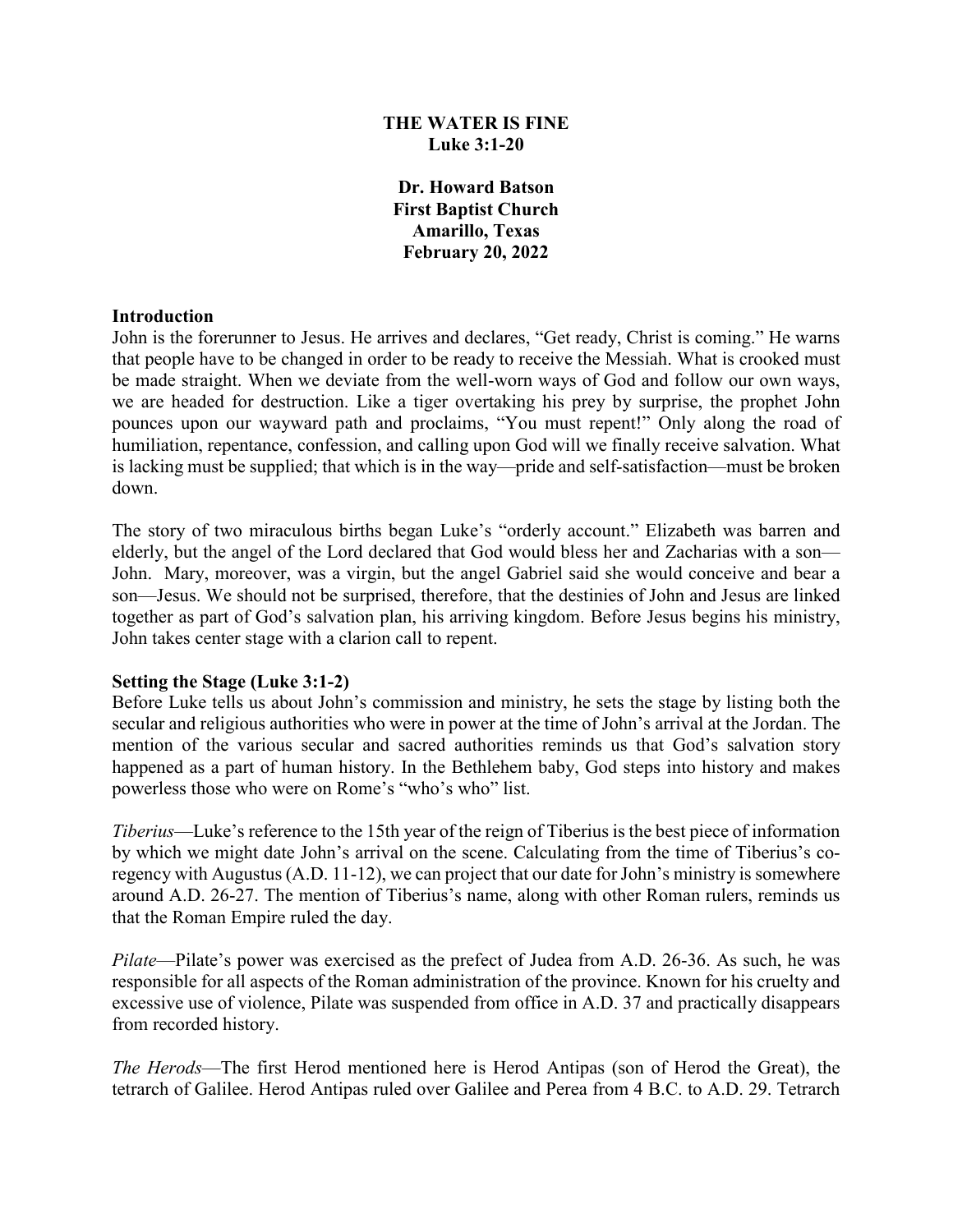was a title used in the first century for a petty prince. The second Herod named is Philip, tetrarch of the region of Ituraea and Trachonitis. Being less ambitious than his brothers, Philip (also a son of Herod the Great) received only minor territories. He ruled until his death in A.D. 34.

*Lysanias*—Lysanias was fairly insignificant and was out of office by A.D. 37. Given his paucity of power, many scholars are surprised to find his name included among the Roman rulers.

*Annas and Caiaphas*—Having set forth the secular powers of the day, Luke now moves to the sacred. Annas was high priest from A.D. 6-15. He was followed, moreover, by five of his sons, his son-in-law Joseph Caiaphas (A.D. 18-37), and perhaps even a grandson. Therefore, while Caiaphas is the high priest of record when John and Jesus arrive on the scene, Annas seems to be high priest in reality, "puppeteering" the parade of relatives through the high priestly office.

We should observe two insights concerning Luke's catalog of corrupt, worldly power brokers who were reigning over their individual realms when God begins to move in human history by the proclamation of John and the presence of Jesus. First, this list may be representative and interpretative of Mary's song in Luke 1:52-53. As she learned about the pending arrival of our Lord, she declared, "He has brought down rulers from their thrones, and exalted those who were humble. He has filled the hungry with good things; and sent away the rich empty-handed." Fulfilling Mary's insightful and prophetic proclamation, it is shocking that few today (2,000 years later) could identify Lysanias or even Tiberius, but millions upon millions know the name of Jesus and that of his forerunner, John. Secondly, with a stroke of narrative foreshadowing, Luke has now introduced us to four future characters who will play a role in the passion (crucifixion and resurrection) of our Christ—Pilate, Herod, Annas, and Caiaphas.

We cannot miss the most powerful statement of the opening verses, "…the word of God came to John…." John does not arrive as a scribe who interprets the word of God but, rather, as a prophet who preaches directly for God, announcing God's impending judgment. Luke already told us in Zacharias' prophecy that the child born to Elizabeth would "be called the prophet of the Most High, for [he] will go before the Lord to prepare His ways" (1:76).

This menu of men of power sets the stage for the arrival of John the Baptist; Luke now takes us beyond the powers to the place, "in the wilderness." As opposed to those who were in the palaces, John finds his place in the wilderness. The word "wilderness" would refer to an uninhabited region. Jerome Murphy O'Connor concluded, "John did not choose this area simply because it had an available water supply or because of the symbolism of the wilderness but because he wanted to make a 'deliberate prophetic gesture.'" Placing John in the wilderness indicates that he is the promised prophet of Isaiah 40, a voice calling in the wilderness (Isaiah 40:3). The designation of "wilderness" recalls Israel's own sojourn there (Jeremiah 2:2; Hosea 13:5; Amos 2:10; Acts 7:36). The wilderness was clearly perceived as the place where God would begin the renewal of his people (Hosea 2:14-15; 12:9). The wilderness, moreover, was also a place where other prophets went, expecting the coming activity of God (Matthew 24:26; Acts 21:38). And Elijah, whom John represented in the eyes of our Lord (Mark 9:11-13), was taken up in the wilderness beyond Jericho, across the Jordan. Lastly, the wilderness was associated with a new day, a new exodus when a prophet would arrive and declare deliverance for God's people.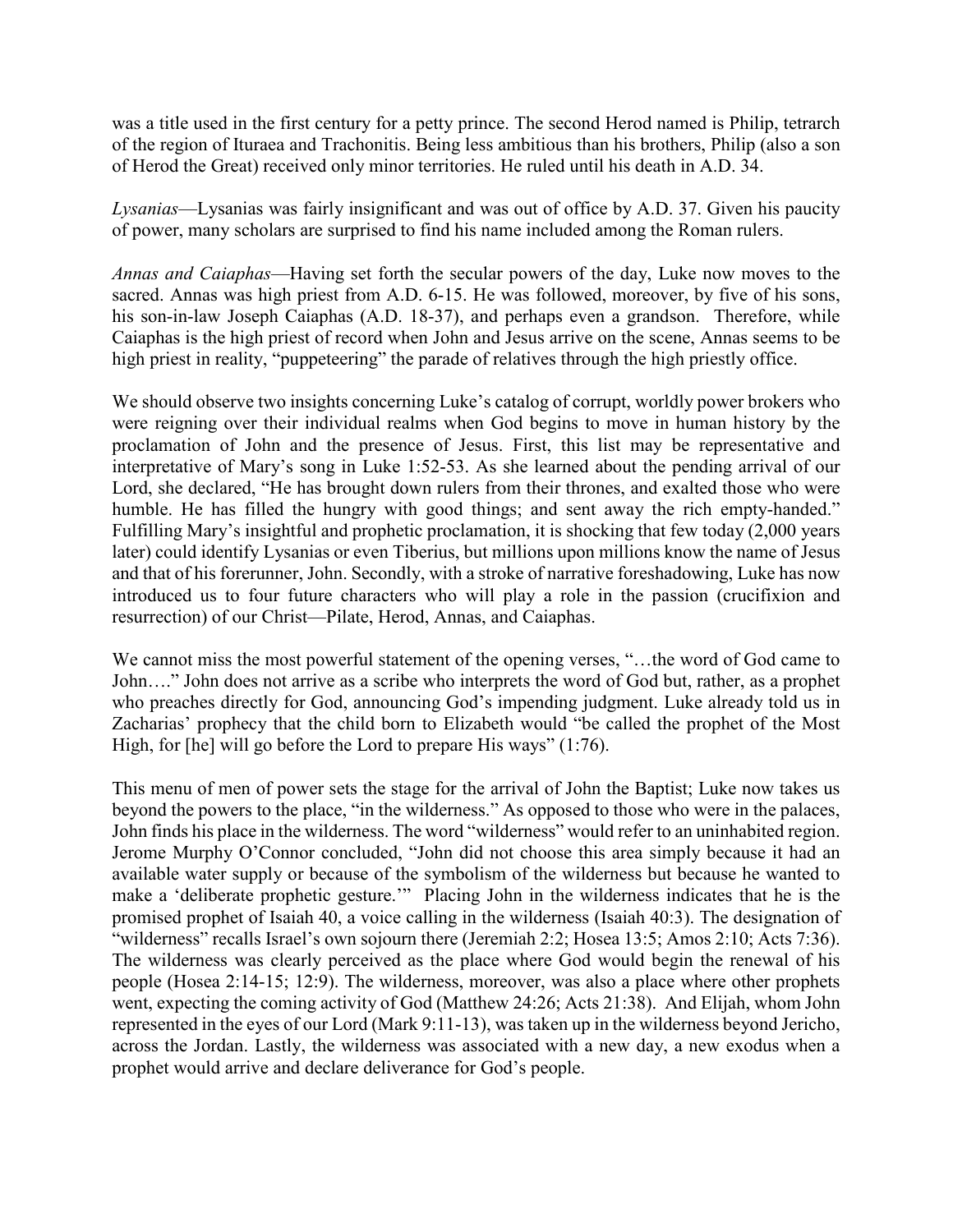#### **Preaching Repentance (Luke 3:3-6)**

John's message is quite clear. Ancient Israel must repent and seek forgiveness for her sins in order to be prepared to receive the salvation of God which has arrived with the presence of Jesus. The word used for John's activity, "preach," is better translated "herald" or "announce." John's message is not mundane but, rather, quite unique. He is heralding a baptism, an immersion into humility and forgiveness to prepare God's people for what God is about to do when Jesus will proclaim, "Repent for the arrival of the kingdom of God is at hand" (Luke 4:18-19; 4:43). While other prophets had connected repentance and renewal with washing (Isaiah 1:16-17; 4:4; Ezekiel 36:25-26; Zechariah 13:1), John's clarion call for God's own people to immerse themselves in humility and repentance was unprecedented. Proselytes seeking to enter Judaism were sometimes immersed or baptized, but it would have been unheard of for a Israelites to submit to the baptismal waters.

While John's use of the Jordan's waters portrays a cleansing of the heart, his baptism was neither ultimate nor final. John's baptism boldly anticipates the arrival of Jesus and prepares God's people for the future baptism of the Spirit. Christian baptism, on the other hand, transcends John's baptism and vividly portrays the believer's participation with Jesus—we die with him; we are buried with him; and we rise with him—all portrayed in the plunging into and rising from the baptism waters (Romans 6:1-5).

We, at last, understand John's true mission as that of one crying in the wilderness in order to "make ready the way of the Lord." The "way" of the Lord is fitting for Luke, as he describes salvation as a continuity of a journey or a way. In fact, Luke's description of the Christians as followers of "the Way" (Acts 9:2; 16:17; 19:9, 23; 22:4; 24:14, 22) probably finds its foundation in Isaiah 40:3. Just like rough terrain obstructs travel, acting as a roadblock and hindrance, unrepentant hearts and smoldering sin block the way of our Lord into our hearts. Therefore, with changed hearts we are to make the way straight (easier) for the arrival of our Lord. Likewise, we are to bring down every hill or mountain that stands in the way. "To be made low" reminds us of the humility required earlier and elsewhere in Luke's Gospel (1:52; 14:11; 18:14). Calling for the crooked roads to be made straight, Luke offers an allusion to the corrupt generation that needs repentance in order to receive the arrival of good news found in Jesus.

In the summer of 1984, I noticed that Greenville Technological College in Greenville, South Carolina, was receiving a make-over. The landscaping was drastically improved, new signage was proudly displayed, and a few buildings were even re-bricked to bring a unified look to the campus. Noticing the beehive of activity at a once-sleepy college campus, I asked my father, who was a professor of medical technology at the college, "Why the radical beautification of a once-barren place?" I remember to this day (more than three decades later) his shocking reply: "President Reagan is visiting this fall, so we're getting a campus facelift." As a young man, I was utterly shocked that so much preparation and planning would be made for a few-hour visit from the most powerful man in the world. In the same fashion, like Isaiah calling God's people to get ready for Yahweh's kingly arrival, John the Baptist calls ancient Israel to make radical preparation for the coming of the Christ. The crooked must be straight; the high must be made low; and the rough terrain must be graded—all done for God's arrival in the person of Jesus.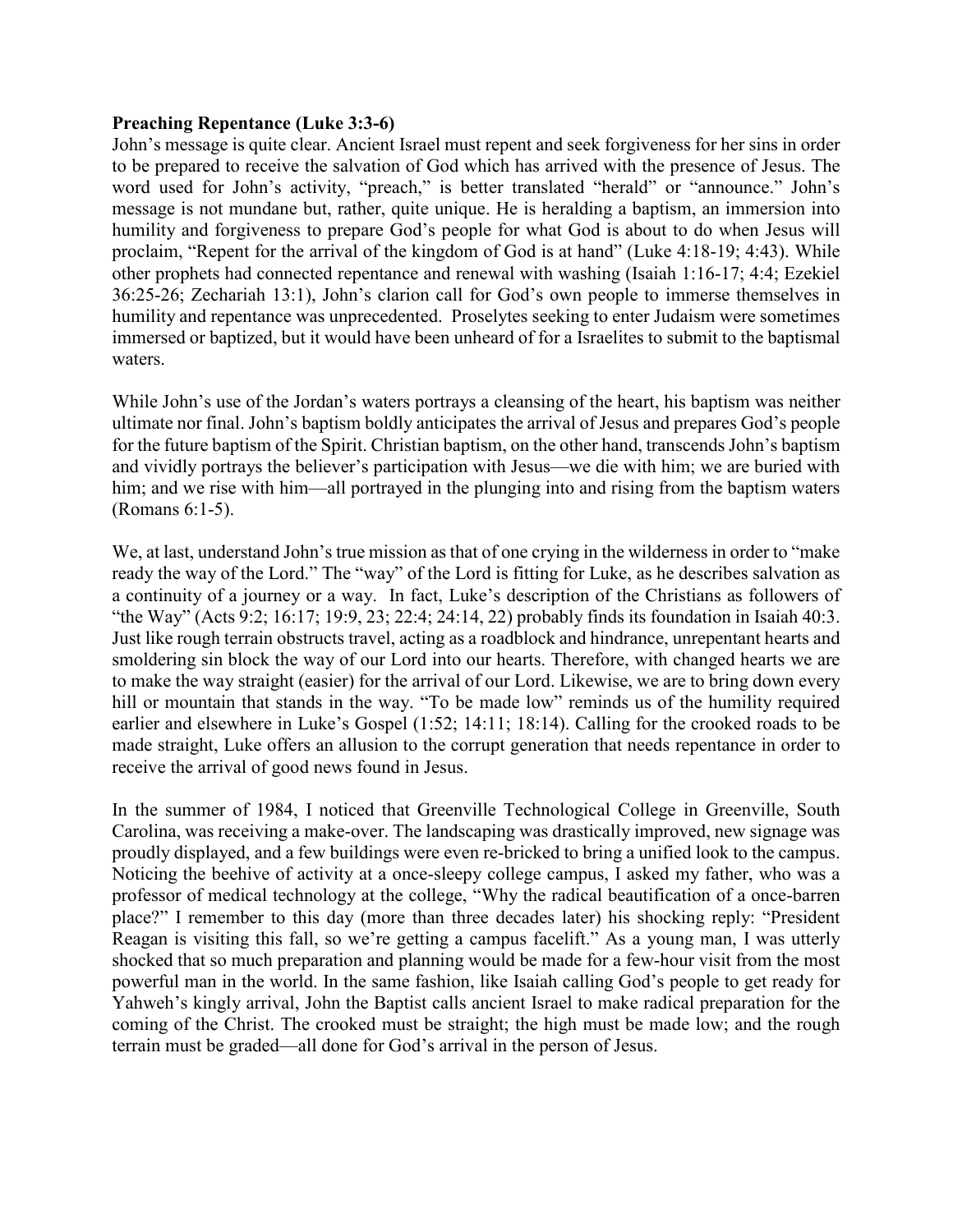Finally, as Isaiah has already said, "All flesh shall see the salvation of God." With this declaration of salvation for all, Luke foreshadows the conclusion of his second volume, Acts 28:28, "Therefore let it be known to you that this salvation of God has been sent to the Gentiles; they will also listen." While John's own ministry may be more directed toward Israel (Luke 1:16; 3:3), it is but part of God's larger plan of redeeming all humanity.

### **Fleeing the Wrath (Luke 3:7)**

Labeling the crowd as a "brood of vipers," John is highlighting the hopeless condition of "God's people apart from true repentance." Rather than depicting them as "true children of Abraham" (v. 8), they are the sons of poisonous snakes. Behind the shadowy image of the snakes lies the slithering notion of Satan (Revelation 12:9). Once again, Luke sees the cosmic conflict as between two opposing forces, good and evil or light and darkness (Luke 1:78-79; 2:8-9). Wondering who warned them to flee God's wrath, John is implying that their certain doom can only be avoided by a true change of heart.

# **Bringing Forth Fruits (Luke 3:8-9)**

This repentance, moreover, must be authentic and actual. If the repentance is fruitless (fake), an attempt to avoid God's wrath through a mere dip in the Jordan will prove pointless.

By saying that God can turn stones into sons of Abraham, John is communicating that the true children of God are not identified by their birth into a covenant community but through response to God's gracious initiative. Perhaps Luke is also echoing the prophet Isaiah when he uses the imagery of chopping down fruitless trees (Isaiah 10:33-34). The astounding part of John's message, shockingly, is that the divine axe is not raised to remove the trees of Lebanon (Isaiah 10:33-34) but, rather, the trees of Israel.

### **Responding to the Call of Repentance (Luke 3:10-14)**

Shocked by John's prophetic warning concerning the coming wrath, his listeners sincerely seek a way out, a way to escape God's pending judgment. "What should we do?" was the desperate cry of a people needing to repent. Having already called them to bear the fruit of a faithful heart, John gives them specific examples. Like the prophets of old, John sees real righteousness as evident in acts of social justice—clothing the naked, feeding the hungry, dealing fairly with the powerless, speaking the truth, and living in contentment. To the gathered crowd, tax collectors, and Roman soldiers, John issues an unwavering expectation that their changed hearts will be demonstrated by changed lives. Concerning the tax system of the Roman Empire, the lowest bidder was awarded the task of collecting tolls and customs in a particular region. In return, the collector awarded the contract would ramp up the tax rates in order to recoup his cost and make a handsome profit. Soldiers, moreover, often exercised tyranny over the people who were powerless.

### **Mistaking John for the Messiah (Luke 3:15-18)**

John's prophetic preaching stirred messianic expectations, and the crowd was all too ready to mistake John for the Messiah. Clarifying any confusion, John makes clear that while he baptizes them with water, the "one coming" will baptize them with the "Holy Spirit and fire." John, moreover, is not even worthy to untie the thong of the Savior's sandals. The baptism promised by John occurs in Luke's second volume (Acts 2) when, at Pentecost, the arrival of the Spirit is accompanied by tongues of fire. Loosening the strap of a sandal was the lowest task for any servant